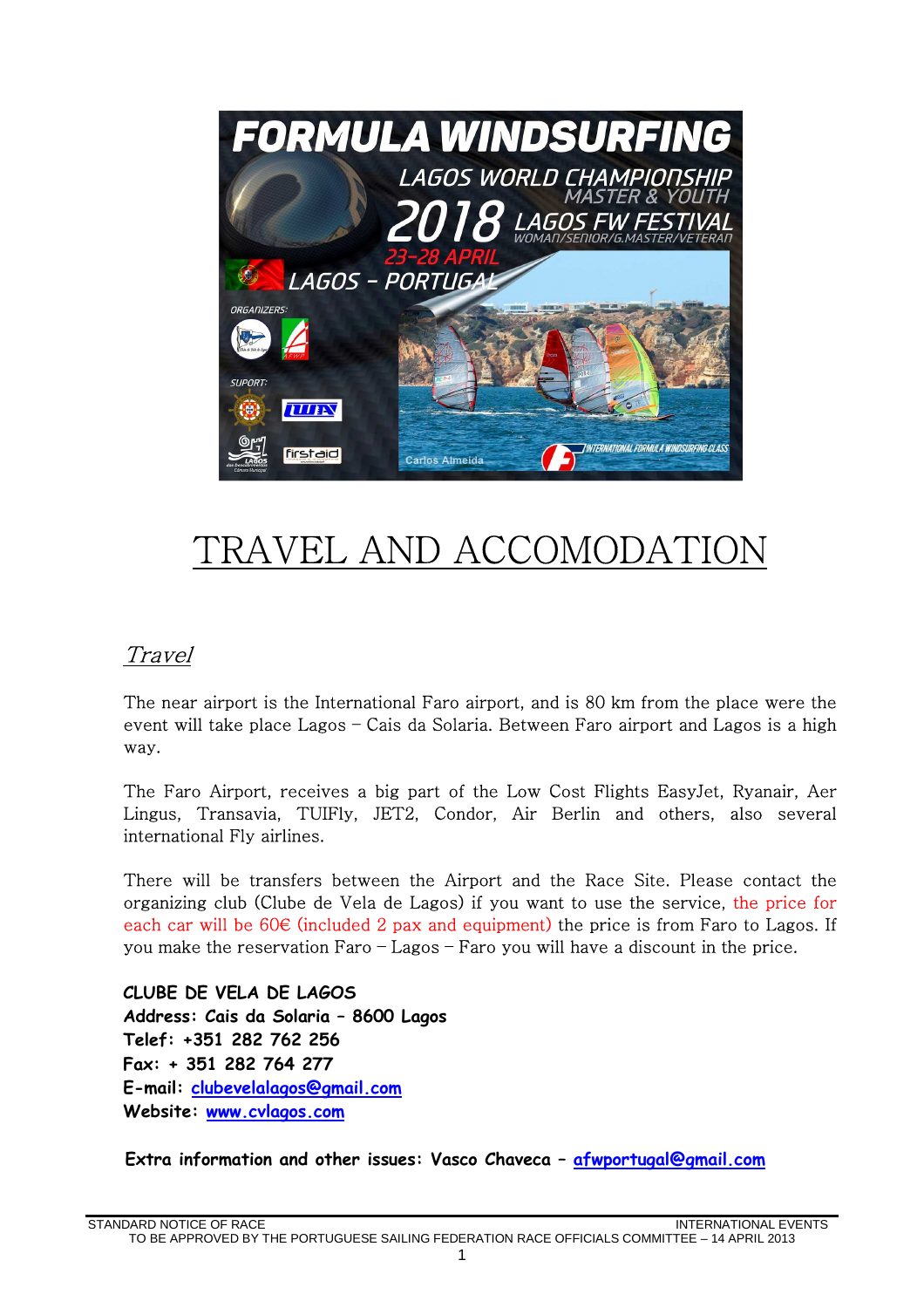## Accommodation

The organization don´t have a specific deal with a Hotel, because in Lagos, and near the venue and the Clube exists several types of accommodation, for all sorts of prices even camping and Hostels.

- ALBERGARIA MARINA RIO\*\*\*\* Avenida dos Descobrimentos 8600 Lagos (1km do C.V.L.) website: http://www.marinario.com/marina-rio-hotel.html Tel. 00351282769859 E-mail: marinario@net.vodafone.pt

– APARTAMENTOS MARVELA (300 metros do C.V.L.) website: http://www.apart-marvela.com/pt-br/ Tel. 00351282760600 Fax.282760600 E-mail: info@apart-marvela.com

- APARTAMENTOS QUINTA DA FALFEIRA (3 Km do C.V.L.) Website: http://www.falfeiraapartments.com/ Tel. 00351282762116 Fax.282760548 E-mail: burgauclub@hotmail.com

- APARTAMENTOS TURISTICOS VILA MÓS (2Km do C.V.L.) website: http://vilamosbeachresort.com/ Tel. 00351 282 760 786

– APARTHOTEL AQUALUZ Rua Sacadura Cabral, nº8, 8600-619 Lagos (2km do C.V.L.) Web: http://www.aqualuzlagos.com/hotel-overview.html Tel. 00351282770620 e-mail: geral@aqualuzlagos.pt

- APARTHOTEL MARINA CLUB\*\*\*\* Marina de Lagos, 8600 Lagos (1km do C.V.L.) website: http://www.marinaclub.pt/pt/ Tel. 00351282790600 E-mail: marinaclub@marinaclub.pt

– APARTHOTEL PINHÃO Rua Dr. José Formosinho 8600 Lagos (300 metros do C.V.L.) website: http://apartamentos-pinhao.lagos.hotelsalgarve.org/pt/ Tel. 00351282760572

- AQUA MEIA PRAIA HOTEL\*\*\* Aqua Meia Praia 8600-315 Lagos (3km do C.V.L.) website: http://aqua-meia-praia.lagos.hotelsalgarve.org/pt/ Tel. 00351282770000

- DOM PEDRO HOTEL\*\*\* Meia Praia, 8600-315 Lagos